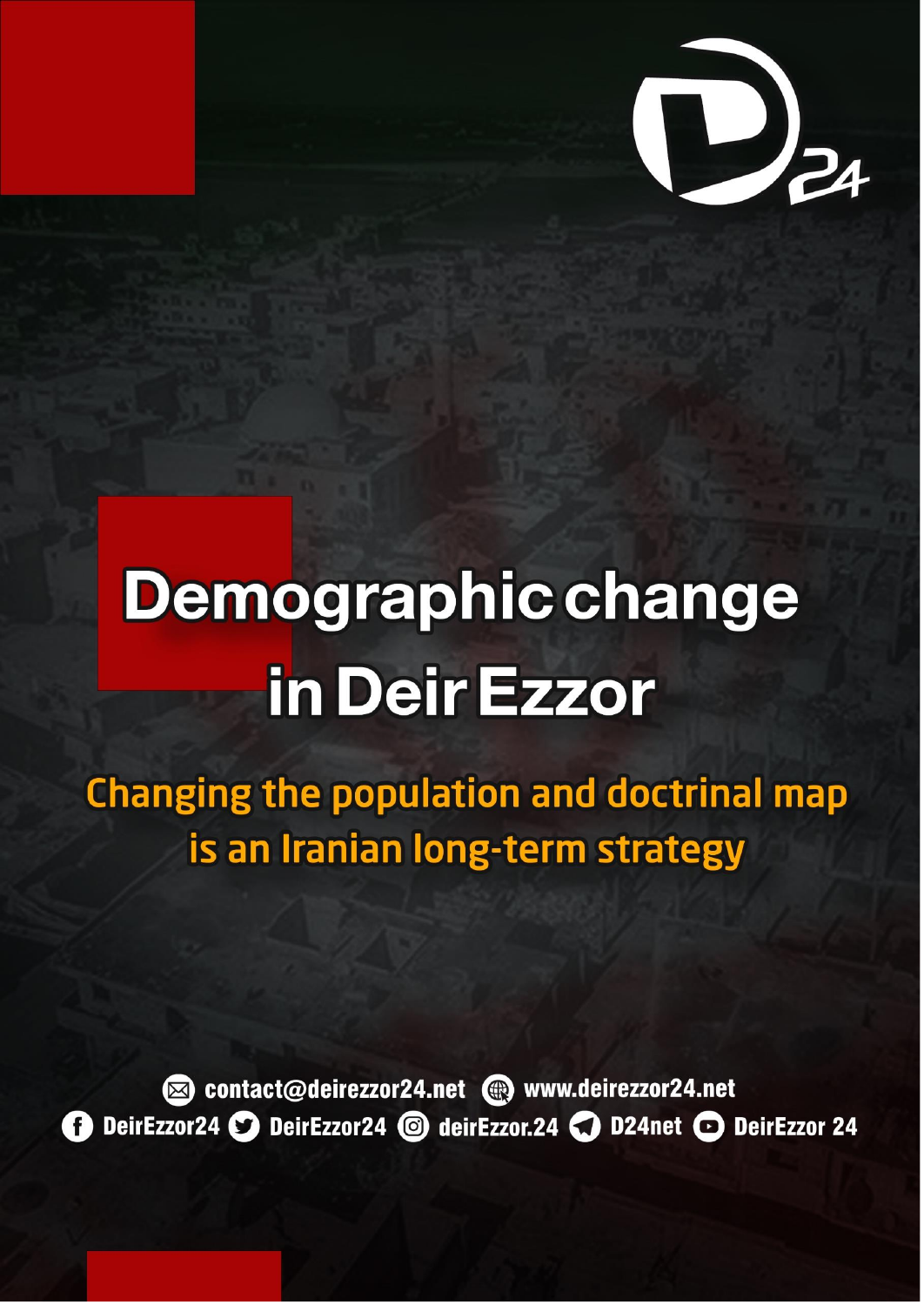

# **Demographic change in Deir Ezzor**

#### **Changing the population and doctrinal map is an Iranian long-term strategy**

No doubt that Iran's presence in Syria has been a must by the conditions of the conflict in the country after Assad chose to use force against Syrian communities. The Iranian presence saved Assad as it was not mere a response by an ally because Iran could be one of the winners of this war. Iran is so, as long as there is war and chaos, because Iran prefers such an atmosphere that offers powers which could be significantly trimmed and subject to protocols if during stability.

Since Iran wants to gain in the short and long term together, it has tried and is trying to intervene on several levels. It is trying to legitimize its presence ideologically, and this is manifested in an attempt to imbue the character of Shiism in Damascus, Aleppo, Deir ez-Zor, Latakia and other areas, and make the matter acceptable among the people, In addition to attempts to convert society to Shiism.

One of these strategies is to change the population map in Syrian areas, including Deir ez-Zor, where it deliberately purchases real estate and restricts its owners to sell them at low prices, taking advantage of the inability of many of them to settle their security matters.

## **Demographic change and real estate purchase**:

Iran has 131 military outposts in Syria, including 13 bases and a point in Deir ez-Zor. It also has in the ranks of its militias about 20,000 Syrians in various militias. Iran is active in border areas such as Daraa and Deir ez-Zor as well as sites as vital as Damascus and the coast. Iran's presence in the border areas is to complement the Shiite crescent that starts from Iran and passes from Baghdad, Damascus and Beirut, and enters Syria from Deir ez-Zor, so its presence in Deir ez-Zor is geostrategic as it is a transit point for weapons and equipment that pass from Syria towards Hezbollah in Lebanon. Israel launched several raids on Iranian warehouses and bases in the area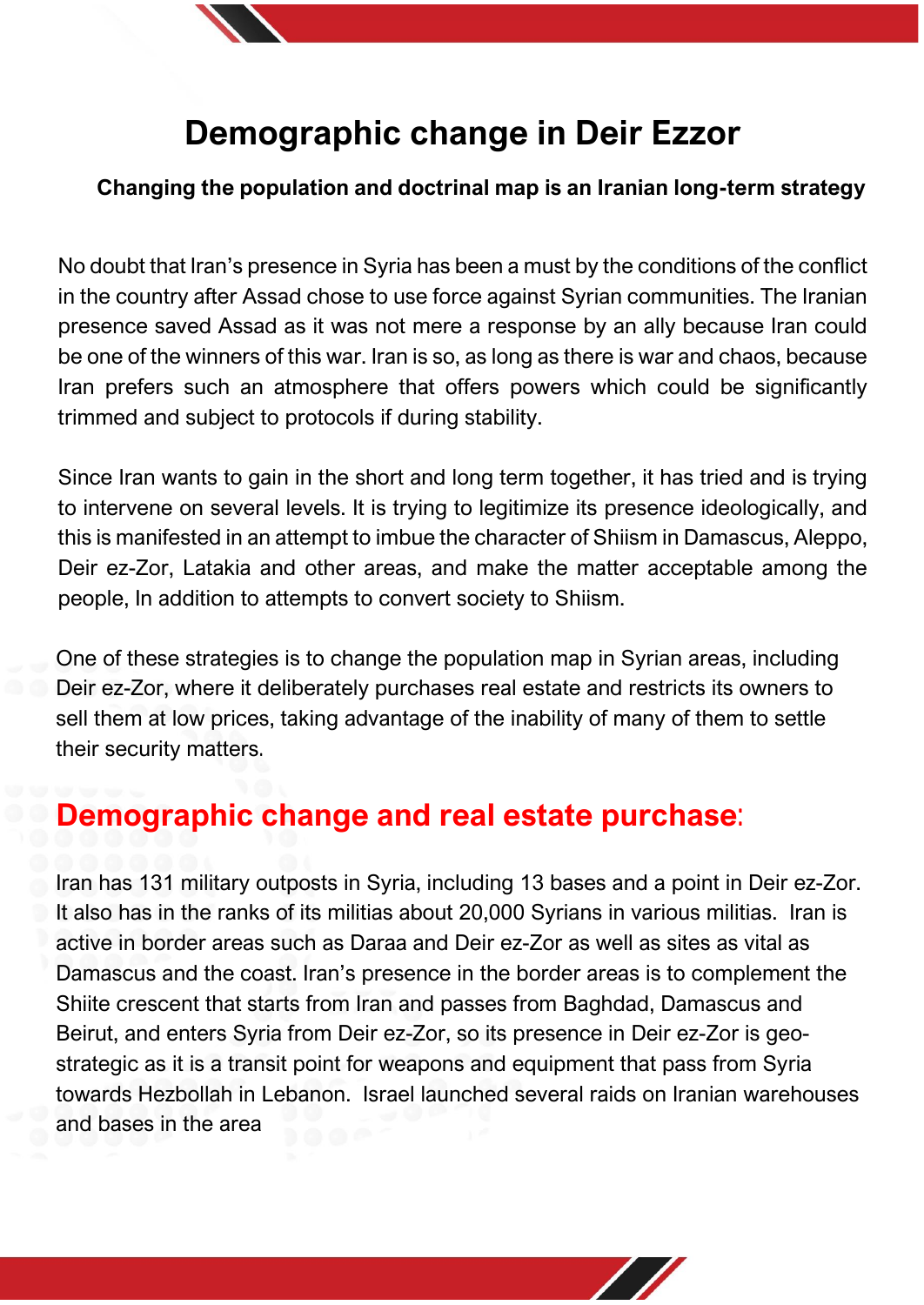

Because this presence is strategic and important, and given the large number of mercenaries associated with it, the most prominent militias affiliated with Iran in the Deir Ezzor governorate are: "Iranian Revolutionary Guards Corps", Iraqi Shiite militias (Hezbollah battalions, Badr battalions, and Al-Nujaba Movement), Lebanese Hezbollah" , Afghani Fatimiyoun Brigade", the Pakistani "Zainabiyoun Brigade", the "National Defense Forces" (the Al-Baqir Brigade, the Mahdi Army, and the Imam Al-Mahdi Brigade), for this reason the Iranians are trying to tempt these militias using different ways, the most prominent of which is to give them property and housing, especially in al-Mayadeen, al-Bukamal, and Deir ez-Zor city. Through its agents, Iran buys houses from their owners with cheap money, taking advantage of their inability to return and settle their legal affairs.

The Syrian lawyer residing in France, Zaid al-Azm, said in a statement to Enab Baladi that the militias affiliated with Iran seized 73 houses in one month in their areas of control in the cities of al-Bukamal and al-Mayadeen, after expropriating them from their Syrian owners residing in Europe and the Arabian Gulf, and transferring them to members of the Iranian militias.

Iran is purchasing real estate three or four times less than its real price, especially by figures such as Abdul Majid al-Kawakibi, who was the governor of Deir ez-Zor between 2018 and 2020 and is the former official of the Lebanese Hezbollah coordination office in Aleppo, who benefited by manipulating law enforcement (3), whose 2 and 4 articles state that the governor is the one who determines the real estate areas and damaged buildings in the administrative unit, and he who forms the committee to describe the damaged buildings, verify their ownership, and the ownership of private holdings and ruins. This facilitates adopting some decisions and speeds up issuing documents of sellings and purchasing for the benefit of project.Iran's

There are almost entire neighborhoods of Shiites, especially those coming from Iraq, Afghanistan and Pakista .The names of some vital streets in the city of Deir Ezzor have been changed. One street was named Khomeini, another was Qassem and others like changing the name of Al-Omari Mosque to Al-Radwan .Soleimani, **Mosque**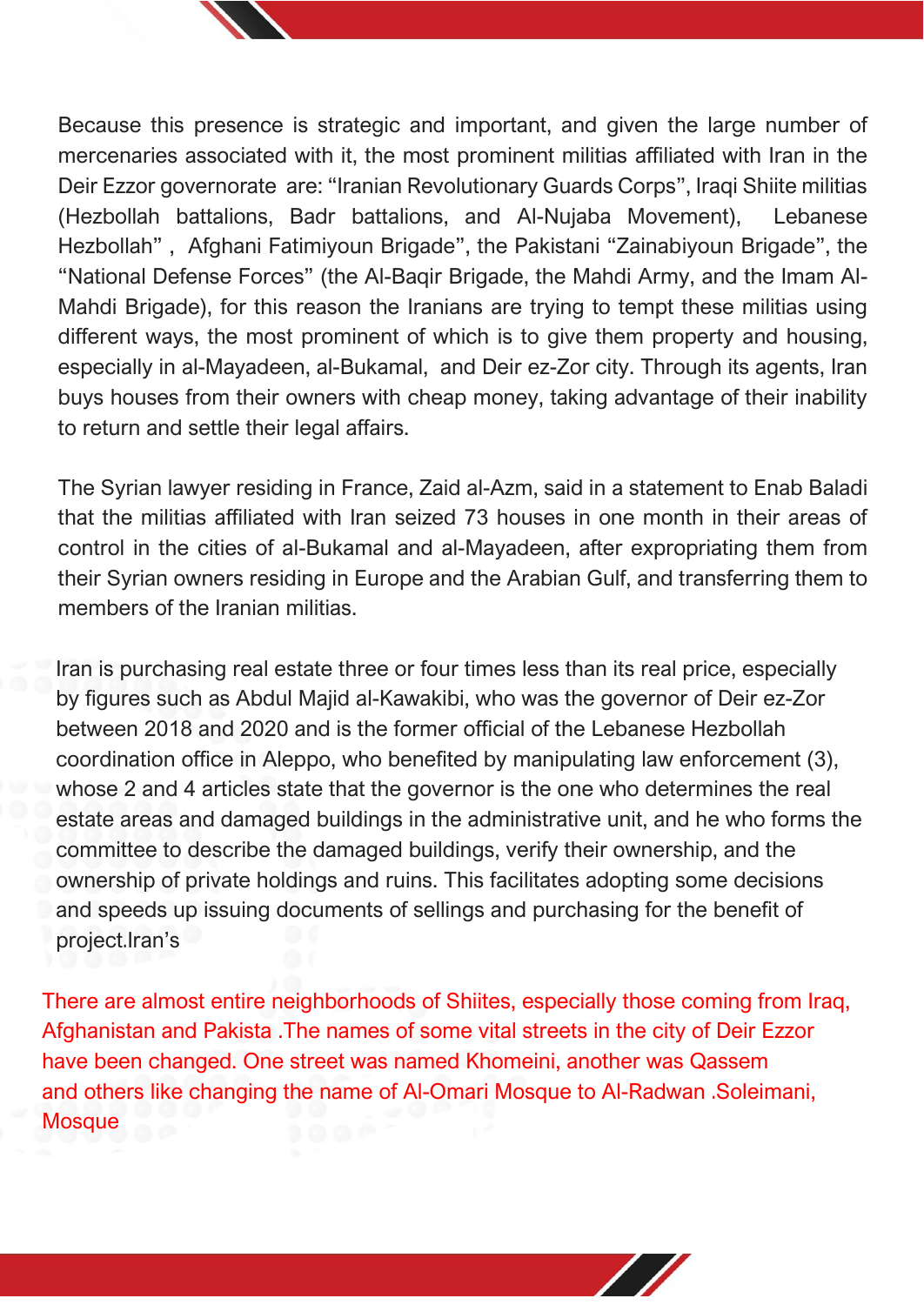Assad helps Iran in this strategy through legal coverage. On April 2, 2018, the Assad regime issued Law No. 10, which allows it to confiscate Syrians' property in areas that have been displaced (the law requires real estate owners to submit proof of their ownership within only 30 days, otherwise they will lose ownership of these real estate to the state – the grace period was extended to a year after the global uproar caused by the law, which simply means Assad confiscates all real estate in the anti-regime areas).

Recently, al-Assad has issued or leaked the names of people wanted by his many branches, with the aim of intimidating the "opponents" and ensuring that they do not return, because their return is linked to the reconciliation process, which is fake. Therefore, real estate owners are forced to sell them at the lowest price through Iranian agents, and sometimes tribesmen buy them because they are cheap. Thus, strife occurs between the sons of the same clan.

### From demographic change to ideological one:

In order to build a long-term strategy, Iran is trying to tempt the residents of various areas of Syria to convert to Shiism, especially those areas with a strategic dimension for the Iranians, such as Deir Ezzor. The Iranians are seeking a foothold so they exploit people's need and poverty and tempt them with money and peace in a step before converting to Shiism.

Iran resorts to opening Husseiniyas (Shiite mosques), cultural centers and scouts, all of which have one goal, which is to form a Shiite community structure, or at least one that accepts the Iranians, in order to remain stable in the future. The political process is in some way converging Iraq and Lebanon. Iran desires that those Shiite people play a role in the future policy in Syria, so they form parties and become a part of the political process if Iraq and Lebanon converge.